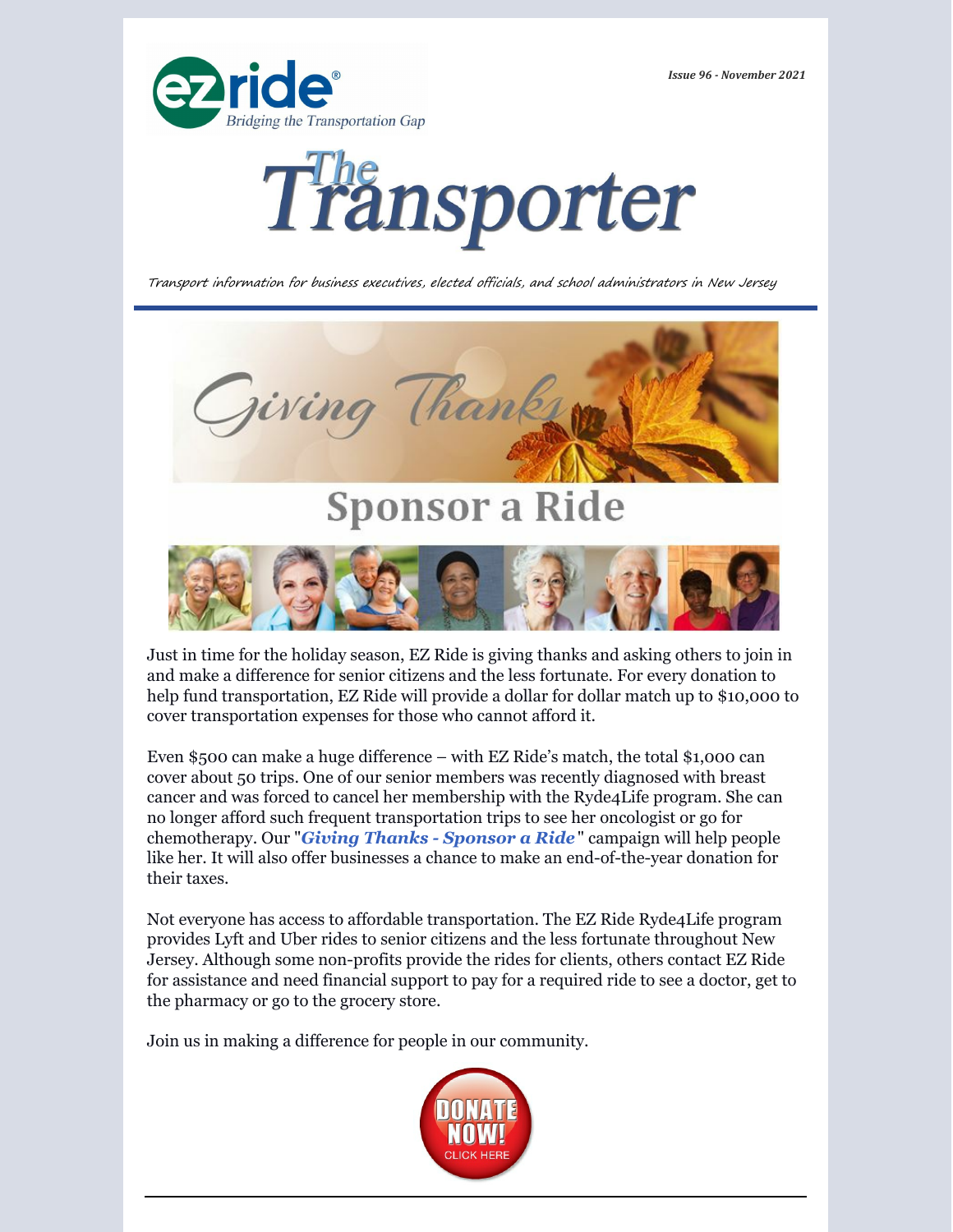## Vanpool Program Helps Nuts.com Retain Employees with Specialized Skills



When Nuts.com, a premier purveyor of dried fruit and nuts in Cranford, acquired Kopper's Chocolate, a gourmet chocolate company, in 2016, it wanted to find a way to help 12 artisanal chocolate makers from the Bronx get to work.

"One of the perks for our employees is treating them like family," said Elia Chehady, Director of Quality and Food Safety at Nuts.com. "These employees have a specific job and are delighted to keep working. They make

products that are coated in chocolate, which is a special process. They roll it around and drizzle chocolate on it in a special way and allow it to dry-it's kind of art."

The Nuts.com employees agreed to commute to the main factory in Cranford, and the company contacted EZ Ride to arrange two vanpools for their employees. The company pays for all costs related to the vanpool, including sanitizing and cleaning the vans during the pandemic. Our vanpool program helps businesses like Nuts.com retain their skilled employees by offering them a vanpool, the most cost-effective way for employees with a long commute. Rides can cost as little as \$6 a day.

"The vanpool has been a great program for us," he said. "Employee happiness and satisfaction-that are primary for us. We always make the family environment/culture a priority."

To find out how Vanpools can help your company transport valuable employees to and from work, please call (201) 939-4242 ext.131 or email kskora@ezride.org.

**Vanpool [Program](https://ezride.org/transportation/vanpools/)**

## Liberty Middle School in West Orange Wins Golden Sneaker Award



October is Bicycle & Pedestrian Safety Month, and EZ Ride hosted its annual Golden Sneaker Awards to raise awareness about walking and biking safely to school. Congratulations to all our winners!

Liberty Middle School in West Orange will be presented with the school Golden Sneaker

Award for having the most contest entries: 54. Zairre Martinez, a fifth-grade student at Washington Elementary School in Bergenfield, walked 36 miles to and from school in October to win the individual student Golden Sneaker Award. Benjamin Zengerle, a firstgrade student at Tisdale Elementary School in Ramsey, won the best video award.

For more information on the Golden Sneaker Program,please contact Lisa Lee at (201) 939-4242 ext. 123 or [llee@ezride.org](mailto:llee@ezride.org).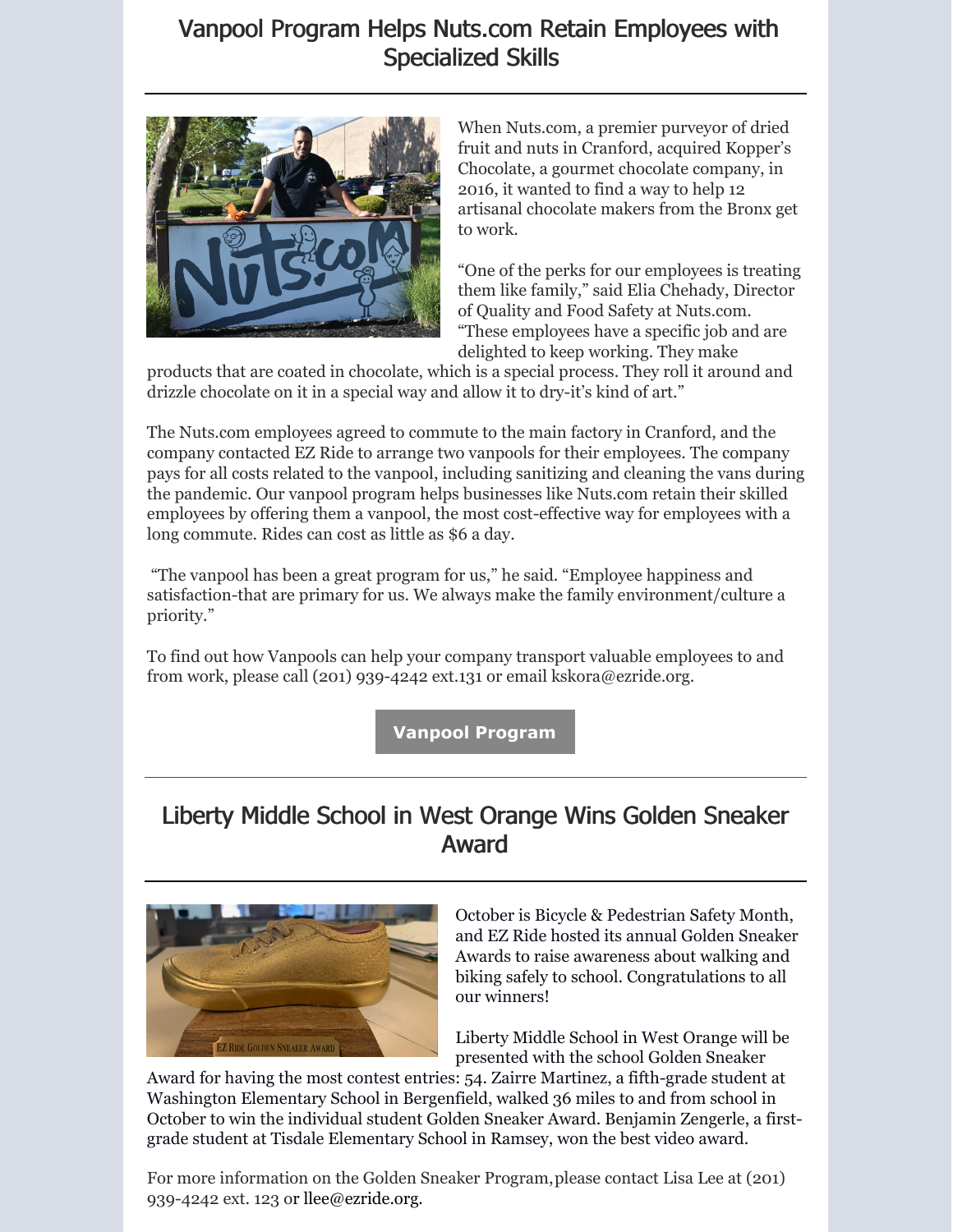## First Avenue Elementary School in Newark Offers After School Bike Program



Every year, Essex County hosts its annual Cherry Blossom Festival with a Challenge Bike Race. First Avenue Elementary School has wanted to participate in the race for years, but they did not have the resources.

This past spring, the school

formed an after-school bike club with the assistance of EZ Ride. Teacher LeVar Harris became the advisor for the club and reached out to Safe Kids and the Pedestrian Injury Prevention Partnership for help. Ms. Harris called EZ Ride to help connect the school with the Newark Community Cycling Center to obtain bikes, and the school formed a team with 12 students. EZ Ride then provided the team with free helmets, bike bells, reflective string bags, bike lights followed by a virtual Bike Safety Skills presentation and Safe Skills Training. The team is looking forward to participating in the Challenge Bike Race next spring.

If your school wants to form a bicycle team, don't hesitate to contact Lisa Lee at EZ Ride at (201) 939-4242 ext. 123.

**Bike & [Pedestrian](https://ezride.org/transportation/bikepedestrian-program/) Program**

## West Orange Recognized for Pop-Up Bike Lanes at 2021 Clean Streets Summit



The West Orange Pedestrian Safety Advisory Board received the 2021 SRTS Champion Award at the Complete Streets Summit and EZ Ride was recognized for our work on the 1.2-mile "Pop-Up" Bike Lane project around Redwood Elementary School. The bike lane along Woodland Avenue was set up Saturday, May 1 and Sunday, May 2 and was so well-received by the community that the lane has become a permanent addition to the town!

The community's efforts to implement dedicated bike lanes in West Orange was recognized October 22 at the 2021 New Jersey Complete Streets Summit, sponsored by the New Jersey Department of Transportation and hosted by the Bike and Pedestrian Resource Center at the Alan M. Voorhees Transportation Center.

Complete Streets, which encourages the development of walkable communities and includes bike lanes, can also improve community safety by reducing pedestrian crashes and increasing non-motorized transportation, reducing traffic congestion and air pollution.